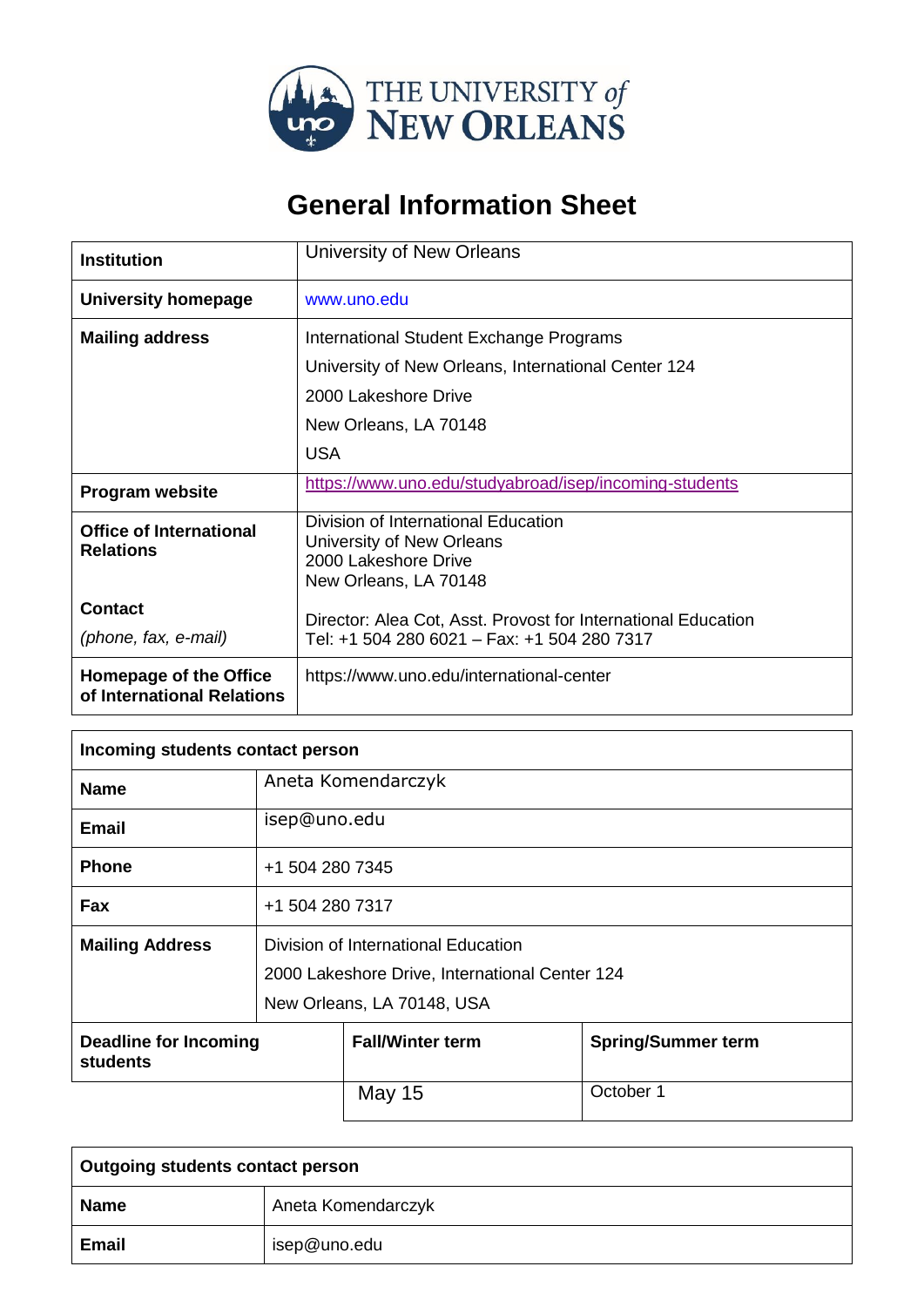| Tel*                   | +1 504 280 7345                                                                                                     |
|------------------------|---------------------------------------------------------------------------------------------------------------------|
| $Fax^*$                | +1 504 280 7317                                                                                                     |
| <b>Mailing Address</b> | Division of International Education<br>2000 Lakeshore Drive, International Center 124<br>New Orleans, LA 70148, USA |

| Transcripts to be sent to (if different from above) |  |
|-----------------------------------------------------|--|
| <b>Name</b>                                         |  |
| <b>Mailing Address</b>                              |  |

| <b>Academic calendar</b>                             | Semester I:                                                                                                                                                                                                                                                                       |
|------------------------------------------------------|-----------------------------------------------------------------------------------------------------------------------------------------------------------------------------------------------------------------------------------------------------------------------------------|
| 2022/23                                              | Classes start during the third week of August                                                                                                                                                                                                                                     |
|                                                      | Classes end during the first week of December                                                                                                                                                                                                                                     |
|                                                      | Finals start the week after classes end and last one week                                                                                                                                                                                                                         |
|                                                      | <b>Semester II:</b>                                                                                                                                                                                                                                                               |
|                                                      | Classes start during the fourth week of January                                                                                                                                                                                                                                   |
|                                                      | Classes end during the second week of May                                                                                                                                                                                                                                         |
|                                                      | Finals start the week after classes end and last for a week                                                                                                                                                                                                                       |
|                                                      | https://www.uno.edu/registrar/academic-calendar                                                                                                                                                                                                                                   |
| <b>Orientation</b>                                   | Orientation is always one full day (8.30am to 4.30pm) and takes place on<br>the Friday or Monday before classes start.                                                                                                                                                            |
| <b>Accommodation</b><br>(Room and<br>board/semester) | Dormitory style rooms and apartment style accommodations are<br>available on campus. For more information, please see:<br>http://www.uno.edu/housing/.                                                                                                                            |
|                                                      | Dorms (Pontchartrain Halls) do not offer in-room cooking facilities and<br>therefore a mandatory meal plan must be purchased if choosing this<br>accommodation.                                                                                                                   |
|                                                      | Privateer Place offers apartment style living with two floor plans (2)<br>bedroom/2 bathroom, 4 bedroom/2 bathroom). Each apartment has a<br>fully equipped kitchen and both units are fully furnished.<br>http://www.mystudentvillage.com/us/privateer-place/                    |
|                                                      | Rent (by semester) varies according to the option chosen from \$2,765*<br>+ the cost of meal plan for a room in a 4 bedroom apartment at<br>Pontchartrain Halls to \$3,295* for a room in a 2 bedroom apartment at<br>Privateer Place.*Please check the website for current rates |
| <b>Language Proficiency</b>                          | Minimum score of 79 on TOEFL or minimum score of 6.5 on IELTS;                                                                                                                                                                                                                    |
|                                                      | Duolingo English Test 100                                                                                                                                                                                                                                                         |
| Academic program                                     |                                                                                                                                                                                                                                                                                   |